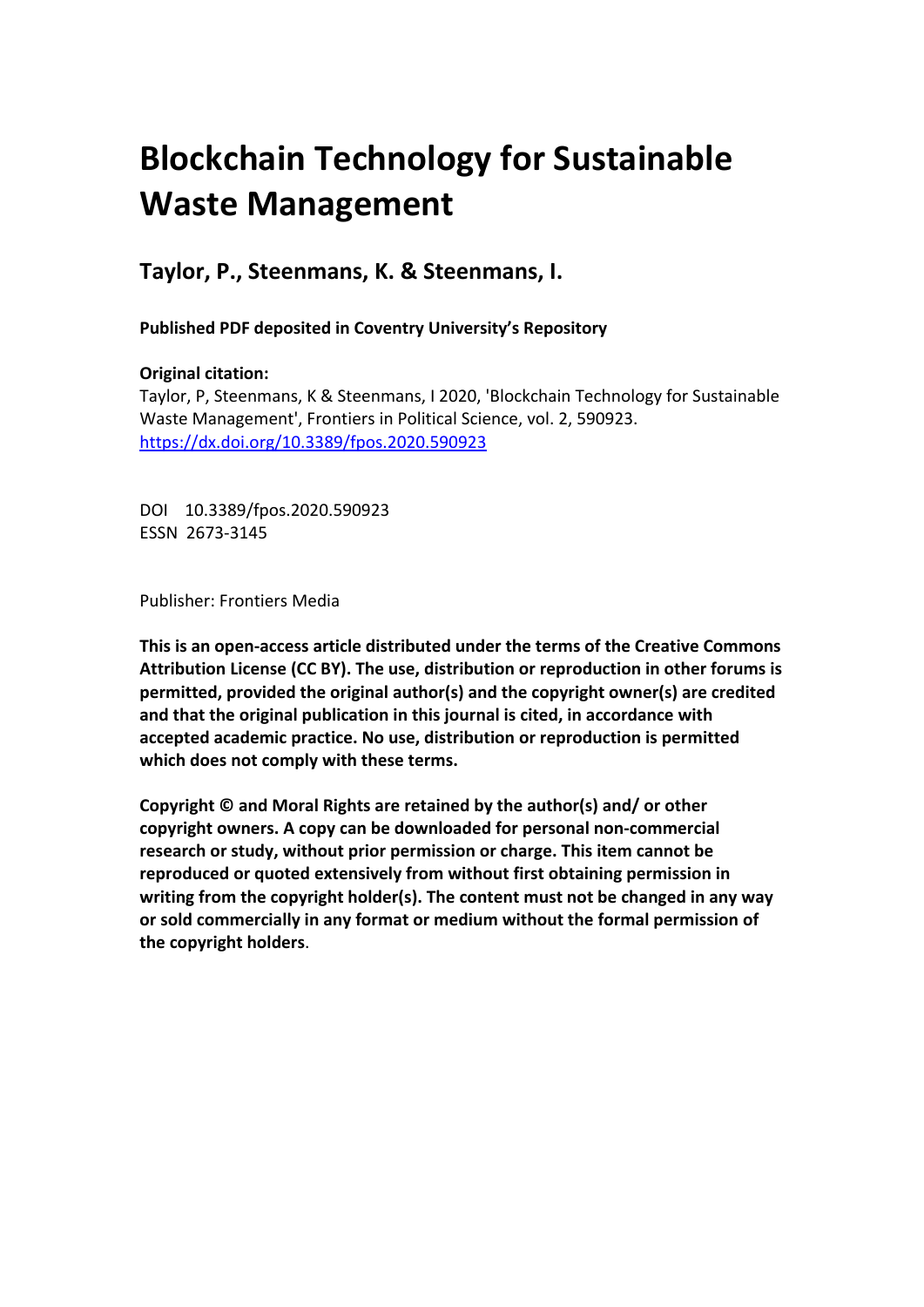



# Blockchain Technology for [Sustainable Waste Management](https://www.frontiersin.org/articles/10.3389/fpos.2020.590923/full)

Phillip Taylor<sup>1</sup>, Katrien Steenmans<sup>2\*</sup> and Ine Steenmans<sup>3</sup>

*<sup>1</sup> Department of Computer Science, The University of Warwick, Coventry, United Kingdom, <sup>2</sup> Coventry Law School and Centre for Business in Society, Coventry University, Coventry, United Kingdom, <sup>3</sup> Department of Science, Technology, Engineering and Public Policy, University College London, London, United Kingdom*

The global waste and resource crises necessitate and give great impetus for better and more sustainable management of waste. Increasingly, resource and waste streams that once were sent to landfill or incinerated are now reused, recycled, or recovered. Yet, while many laws and policies have been adopted for this very purpose, a number of recurrent challenges persist across interventions seeking to further facilitate the necessary, widespread transitions to sustainable waste management. This perspective article explores the suitability of blockchain technology in overcoming these challenges. In particular, we discuss the opportunities and challenges for blockchain in (1) offering clarity in property rights of products and wastes, (2) supporting law and policy goals by incentivizing sustainable waste management, and (3) maintaining anonymity and privacy for institutions and individuals.

#### **OPEN ACCESS**

#### Edited by:

*Araz Taeihagh, National University of Singapore, Singapore*

#### Reviewed by:

*Arun Khatri-Chhetri, CGIAR Research Program on Climate Change, Agriculture and Food Security (CCAFS), Netherlands Sinclair Davidson, RMIT University, Australia*

> \*Correspondence: *Katrien Steenmans [ac8885@coventry.ac.uk](mailto:ac8885@coventry.ac.uk)*

#### Specialty section:

*This article was submitted to Politics of Technology, a section of the journal Frontiers in Political Science*

Received: *03 August 2020* Accepted: *23 November 2020* Published: *14 December 2020*

#### Citation:

*Taylor P, Steenmans K and Steenmans I (2020) Blockchain Technology for Sustainable Waste Management. Front. Polit. Sci. 2:590923. doi: [10.3389/fpos.2020.590923](https://doi.org/10.3389/fpos.2020.590923)* Keywords: blockchain, waste management, waste law, sustainability, circular economy

# 1. INTRODUCTION

There are concomitant global waste and resource crises that necessitate more sustainable waste management practices, comprising redirecting waste streams once sent to landfill or incinerated to be reused, recycled, or recovered instead (e.g., [Velenturf and Purnell, 2017\)](#page-5-0). To underpin such practices, principles and aims such as "zero waste" (e.g., [Silva et al., 2016\)](#page-5-1), "circular economy" (in which wastes and resources are prevented, reused, recycled, or recovered) (e.g., Kirchherr et al., [2017\)](#page-5-2), and "resource efficiency" (e.g., [Wilts et al., 2016\)](#page-5-3) have been introduced. The impetus for changes to waste governance to incorporate some of these principles and aims (both in incentivizing their adoption as well as in response to their presence) has resulted in many laws and policies being adopted, such as the [European Commission \(2020\)](#page-4-0) Circular Economy Action Plan, the Anti-Wastage and Circular Economy Law of [France \(2020\)](#page-5-4), and the People's Republic of China [\(2008\)](#page-5-5) Circular Economy Promotion Law. Central to many of these are the tracking and monitoring of wastes. Tracking data is key in complying with existing laws and policies, and it also has the potential to inform laws and policies that may further prevent the "wasting" of waste through landfilling or incineration. Tracking wastes and monitoring their owners to generate this data is, however, a complex undertaking. Complications may arise from, for example: products breaking down into smaller components; existing laws, such as extended producer responsibility (which requires producers to be responsible for subsequent wastes from their products); and the abandonment of property through littering or fly-tipping. Tracking wastes and monitoring their owners therefore requires more practical solutions than currently are widely implemented.

In this perspective article we explore one such practical solution identified in literature and practice, namely blockchain technology [\(Saberi et al., 2018;](#page-5-6) [Steenmans and Taylor, 2018\)](#page-5-7). Blockchains are a virtual distributed ledger on which data can be permanently stored such that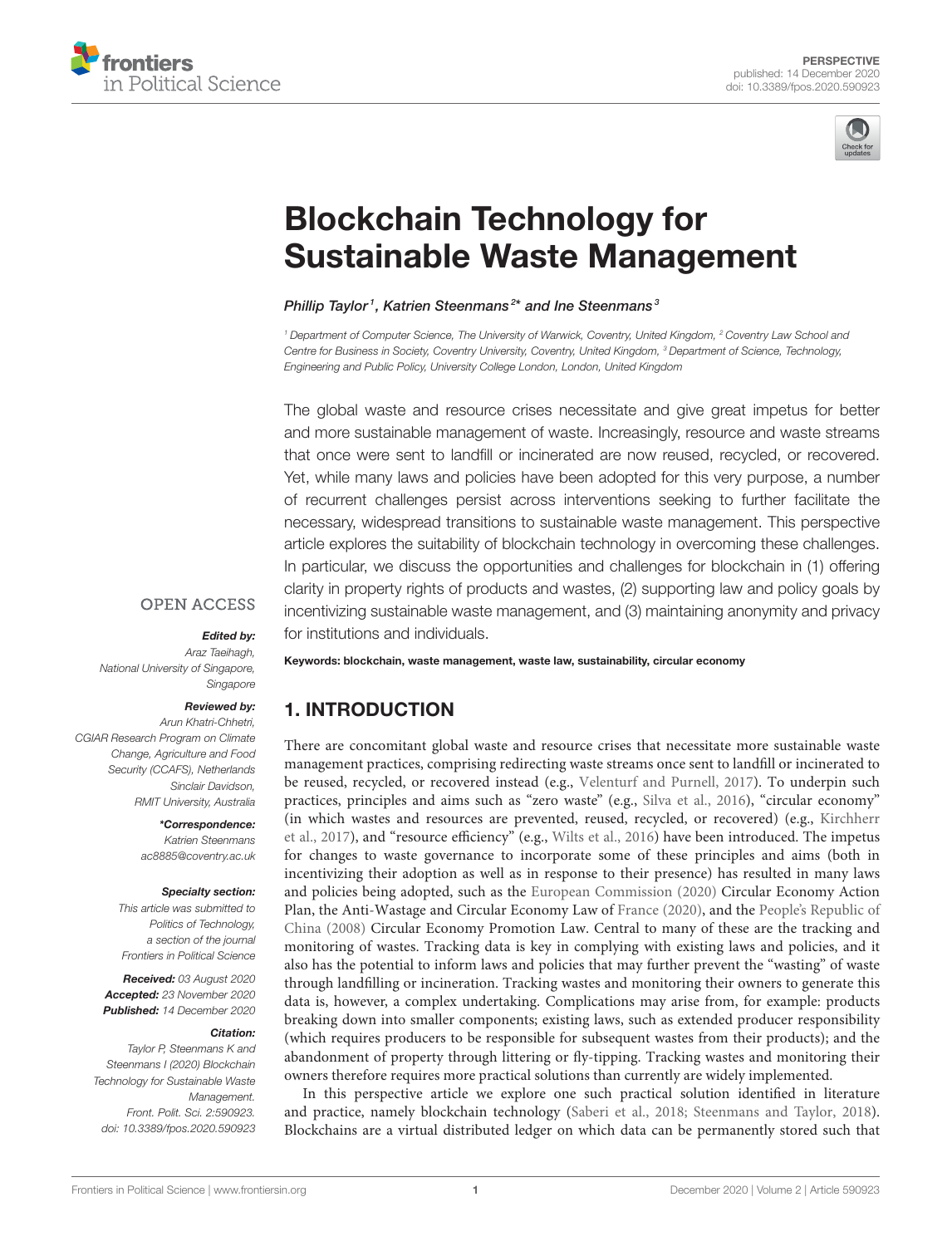it is verifiable and auditable [\(Swan, 2015\)](#page-5-8). In particular, in this brief conceptual and theoretical inquiry, we discuss the capability of blockchain in

- Offering clarity in property rights of products and wastes,
- Supporting policy goals by incentivizing sustainable waste management, and
- Maintaining anonymity and privacy for institutions and individuals.

The remainder of this article is structured as follows. In section [2,](#page-2-0) we provide the necessary background on blockchain and waste management, including how blockchain is currently employed within the waste management sector and some of the practical limitations and feasibility issues. Section [3](#page-3-0) then discusses the opportunities for and challenges of widespread adoption of blockchain for sustainable waste management, with a focus on clarity, incentivization, and privacy, before providing some concluding remarks.

# <span id="page-2-0"></span>2. BLOCKCHAINS FOR (SUSTAINABLE) WASTE MANAGEMENT

Blockchains store data in a series of connected blocks, such that any change in one block is easily detectable by computing its cryptographic hash and comparing it with the hash stored in the following block. Any difference between the generated and stored hashes is evidence of a change in the first block. Furthermore, updating the hash stored in the second block is detectable by computing and comparing its hash with the one stored in the subsequent block. As a result, any change to a historical block requires all subsequent blocks to be updated. Distributed consensus algorithms such as proof of work, stake, or space ensure it is computationally or financially infeasible to do so. Unfortunately, because blockchain data is persistent, this also means fraudulent data that is entered into a block exists forever.

Blockchains are most famously applied as cryptocurrencies such as Bitcoin, but at their core they are simply data stores that cannot reasonably be tampered, enabling smart contracts that automate transactions without intermediaries. Such a permanent and trusted data ledger may be useful within the waste management sector for a number of reasons. At their core, blockchains are particularly adept at enabling and tracking transactions—such as transfers of digital assets or value, or transactions involving physical objects with digital identifiers, for example via QR (Quick Response) codes or RFID (Radiofrequency Identification) tags—thereby providing provenance (i.e., eliciting origins of assets) and facilitating the initiation of smart contracts. The provided provenance enables auditing to identify wrongdoing and impose penalties (e.g., to track whether toxic waste has been lawfully disposed of) and corroboration to resolve disputes between users (e.g., where companies disagree about a waste transaction). Smart contracts can be used to automate penalization and avoid disputes in the first place. These benefits of blockchain facilitate trustworthiness of users and provide incentives for them to act honestly in their transactions and recording of events.

# 2.1. Blockchain Application in Waste Sector

The application of blockchain within the waste management sector is a particular example of supply chain management, on which there is increasing attention (e.g., Kouhizadeh and Sarkis, [2018;](#page-5-9) [Saberi et al., 2019\)](#page-5-10). Within the context of waste management, current applications of blockchain typically focus on (1) payment or rewards facilitation (e.g., [Agora Tech Lab,](#page-4-1) [2018;](#page-4-1) [Plastic Bank, 2020\)](#page-5-11); or (2) monitoring and tracking of waste [e.g., initiatives by SNCF [\(La Rédaction, 2017\)](#page-5-12) and the Dutch Ministry for Infrastructure [\(Hinchcliffe, 2018\)](#page-5-13)]. In the first case, an entity depositing waste is rewarded or paid with a blockchain-secured digital token, which can be redeemed for goods or exchanged for other currencies. The Plastic Bank uses such blockchain rewards to incentivize individuals to become plastic waste collectors, particularly in developing countries, with an aim of reducing the amount of plastic that ends up in the oceans. The gathered waste is brought to collection locations where the waste is weighed, before a payment is made to the collector through a blockchain-based banking application. The immutability and transparency of blockchain prevents fraudulent and corrupt practices. The checking of waste is often performed by a human, but could be automated in some cases (e.g., reverse vending machine, [Tomari et al., 2017\)](#page-5-14). Other examples of blockchain payment or rewards facilitation exist with and without social aims (e.g., [Sanderson, 2017\)](#page-5-15).

In the second case, data on the type of wastes collected and waste transfers is recorded on the blockchain. Arep, a subsidiary of SNCF (the French national railway company), used blockchain technology to monitor the amount, type, and frequency of waste collected in train station waste bins in order to optimize waste collection. SNCF recorded the waste data and transfers in blockchain transactions using the digital identities of bins on train platforms. The incentive for this was in part financial; there was insufficient data to produce precise invoices from the waste collector, so there was a risk that the station was being overcharged, which could be overcome using blockchain and the bin sensors. In the long term, it was hoped that there would be environmental benefits by using the data to inform the introduction of more separation of waste. This application has been discontinued as waste management was not a priority for the station management. Initiatives with similar intentions of collecting waste type and amount data in order to inform more effective and efficient waste management are being developed (e.g., [Lidbot, 2020\)](#page-5-16).

# 2.2. Implementation and Feasibility Issues

A number of limitations exist in relation to using blockchains both generally (e.g., [Sadhya and Sadhya, 2018;](#page-5-17) Biswas and Gupta, [2019\)](#page-4-2) and for particular applications within waste management (discussed here). In contrast to rewards facilitation which requires the waste only to be checked (e.g., the Plastic Bank checks the plastic waste received once at the collection location before making a payment), recording the waste chain requires individual or groups of waste items to be repeatedly identified at defined life-cycle stages (e.g., at the train station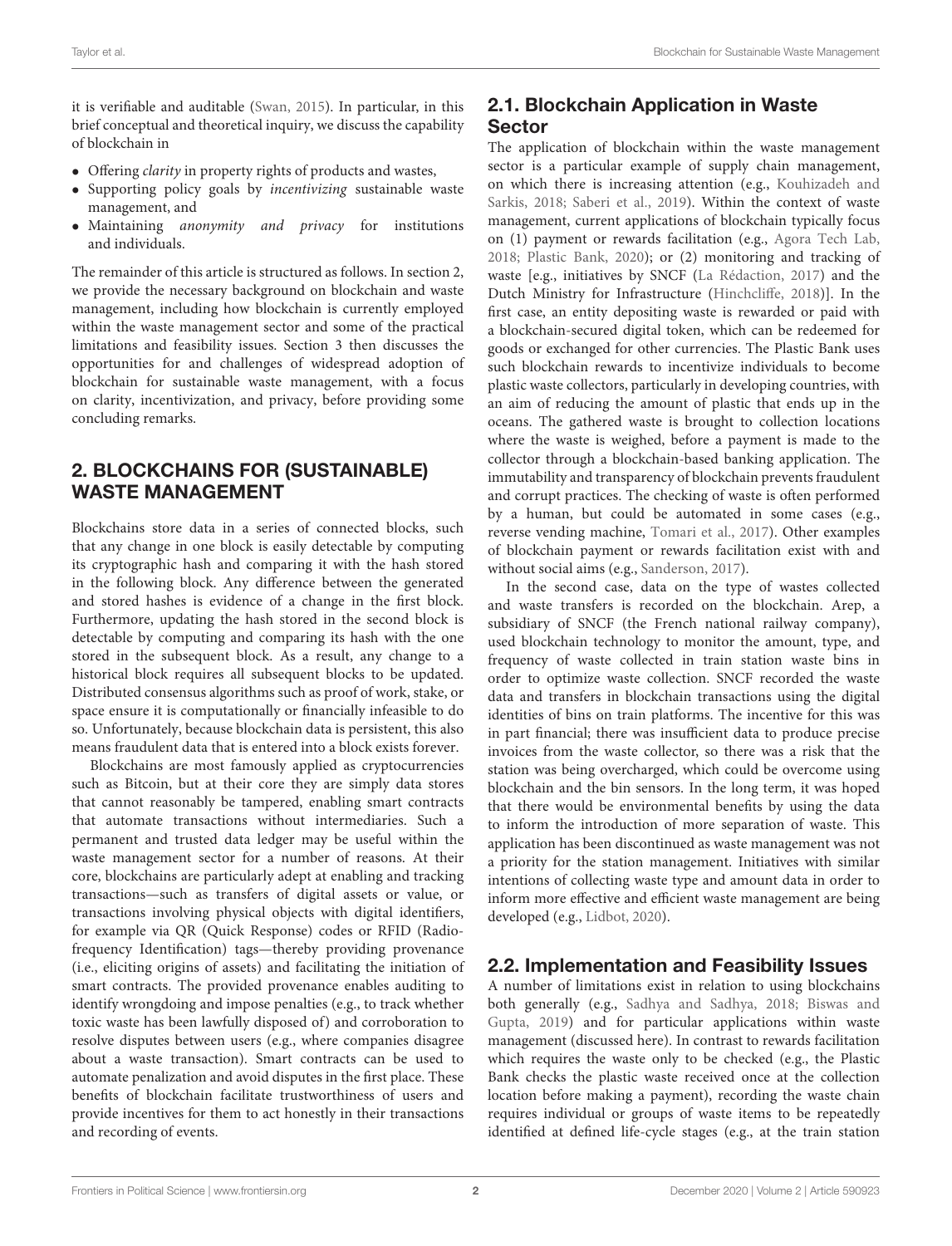this was when waste was first discarded and then again when collected). For both applications, physical objects can be stored on the blockchain via their digital identities, but generating reliable digital identities is challenging, particularly when needed throughout a resource's life-cycle. For instance, QR codes or RFID tags are only reliable if they can be read, which is not guaranteed if waste is broken up. This is a a particular issue with certain plastics that break up into micro-plastics (e.g., Law and Thompson, [2014\)](#page-5-18). Similarly, it becomes infeasible to both join waste streams and retain identities for individual waste components. In practice, applying certain assumptions and limits can help overcome these challenges. For example, material waste from an industrial process may be handled in batches and priced per ton from the beginning, and stored as such on the blockchain with a digital identity for the batch rather than the individual pieces. These barriers are also identified in and relevant to supply chain management [\(Kouhizadeh and Sarkis, 2018;](#page-5-9) [Saberi et al.,](#page-5-10) [2019\)](#page-5-10).

# <span id="page-3-0"></span>3. DISCUSSION

We identify three challenges in relation to what blockchain can offer the governance of waste management: clarity, incentivization and privacy.

## 3.1. Clarity

Recording the generation and transfer of resource and waste streams on the blockchain provides a record of provenance for wastes. This provenance can be used to confirm that a transfer or the discarding of waste occurred, as well as identify the organization or individual that is responsible for the waste. For example, ownership of waste W can be transferred from organization O to individual I and recorded on the blockchain using their digital identities. If this is also the last blockchain record that contains W, we can also discern that I is responsible for the waste if responsibility transfers with ownership. Simultaneously, this record also enables identification for future uses of waste, such as who has the available wastes for the formation of new markets where they are reused, recycled, and recovered (e.g., to transition toward circular economies). Such records on the blockchain are clearly useful for auditing resource and waste streams (which may aid regulatory compliance), but requires a number of assumptions.

First, the data entered on the blockchain must be correct. While the data on a blockchain cannot feasibly be edited, it is possible for incorrect data to appear in new blocks. Furthermore, as blockchain data cannot be edited, incorrect additions cannot easily be fixed. It is therefore important to have robust protocols for recording transactions, such as automating the process using complementary technologies (e.g., via RFID) or requiring digital signatures from all parties involved in a transaction.

Second, it does not help define who in a chain of ownership has (financial, legal, physical, etc.) responsibility for any waste. The type of responsibility and whether it transfers with ownership may be set out in laws and policies, but gray areas exist (e.g., [Thomas, 2014;](#page-5-19) [Steenmans and Malcolm,](#page-5-20) [2020\)](#page-5-20). Simply, this may be the last owner; if O produces waste, then O is responsible for physically discarding it in a lawful manner, which will often entail transferring it to a waste management operator and paying for its disposal (or other management). In a household context, this may happen upon the collection of the household bin. Extended producer responsibility is an example of a measure where the responsibility for waste does not transfer with ownership, but instead the product producer retains some form of responsibility—this may be physical responsibility, economic responsibility, liability, or informative responsibility [\(Lindhqvist, 2000\)](#page-5-21). Extended producer responsibility has been implemented within the European Union, for example, for certain products (e.g., end-of-life vehicles, [Castell et al., 2004\)](#page-4-3) and is identified as a measure to strengthen the re-use, prevention, recycling, and other recovery of waste [\(European Parliament and Council, 2008\)](#page-4-4). There may also be instances where the identification and clarity of the owner may be unhelpful and have possible detrimental socioeconomic impacts. For example, the livelihoods of informal recyclers or waste pickers could be put at risk if those responsible can be identified and therefore held responsible for their own waste [\(Barcelona Research Group on Informal Recyclers, 2020\)](#page-4-5).

Furthermore, these assumptions are further complicated by the lack of clear definitions and boundaries. While smart contracts cement definitions once they are made, their subject (i.e., waste) and terms (i.e., pre-requisites for execution) must still be defined by the parties involved, which is problematic when a legal definition has resulted in disputes [as is the case with "waste" in certain contexts such as the European Union, as evidenced by the volume of existing case law (e.g., [Steenmans,](#page-5-22) [2018;](#page-5-22) [Steenmans and Malcolm, 2020\)](#page-5-20)] or does not exist [as is the case with sustainability (e.g., [Ross, 2009\)](#page-5-23)].

## 3.2. Incentivization

The existence of a database containing waste ownership and provenance information can be used to incentivize sustainable waste management. First, it is possible for auditors to analyse the data to identify organizations and individuals that are not practicing sustainable waste management. Fines can be given to those that are non-compliant with laws, or advice given to those that have the potential to improve.

Second, the existence of the database can act as an incentivization mechanism in and of itself, especially if the data or reports generated from it are publicly accessible. In particular, organizations may fear reputational damage if they are found to have poor waste management—though there are questions regarding the strength of reputational penalties in relation to "irresponsible behavior" (in this case unsustainable waste management) [\(Jackson and Brammer, 2014\)](#page-5-24).

As well as being an incentive for improving waste management, in particular for the current holder, potential recipients may be discouraged due to the extra administration, including validating the blockchain transaction.

Here the aim is to incentivize owners of waste to relinquish their ownership in ways that are sustainable, either by transferring ownership or by disposing of it properly. That is, the incentive is for producers and sellers to manage and transfer their waste sustainably, i.e., that they care where their waste ends up.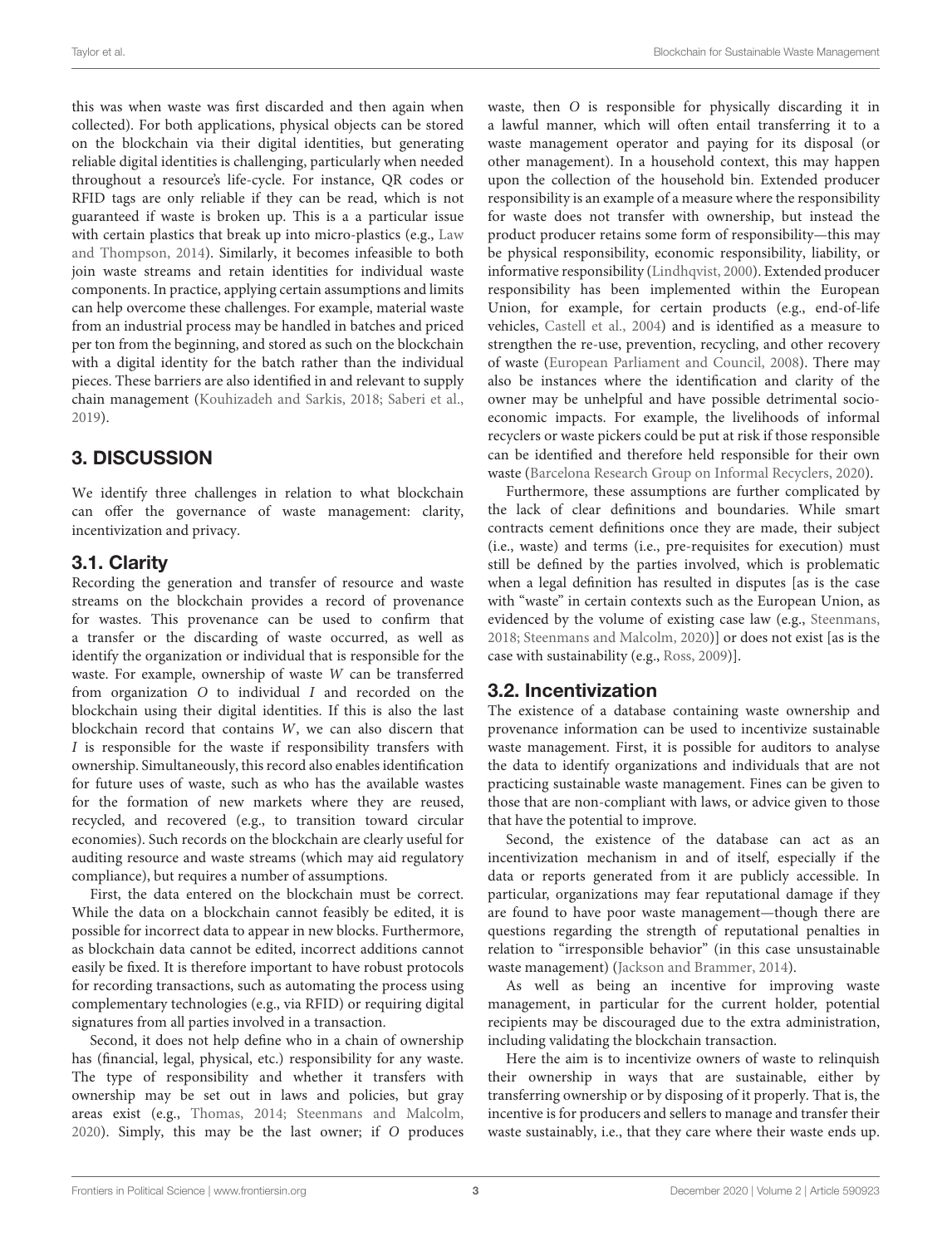In some sense this is the mirror of sustainability incentivization in supply chains, where the aim is to encourage buyers and consumers to purchase goods from sustainable providers, i.e., that they care where their products come from.

#### 3.3. Anonymity and Privacy

The waste generated (including that "wasted," recovered, or discarded) by an organization, individual, or other entity contains information about their practices. Industries, for example, may have intellectual property concerns in relation to their produced waste, and many households would not want their waste to be itemized and detailed due to privacy concerns. In many cases, therefore, it may not be desirable to permanently store this information on a blockchain; but the trade-offs between privacy and benefits in tracking and incentivizing sustainable waste management requires further research. Furthermore, blockchains can be encrypted such that a transaction can be viewed only by the parties involved and accessible by auditors so that they can monitor and track the resource and waste streams. This would, however, limit the incentivization ability as discussed in the previous subsection to enforced auditing.

#### 3.4. Concluding Remarks

The preceding discussions demonstrate that there are some fundamental issues that need to be resolved before blockchain technology applications within the waste sector can have the desired effects for supporting sustainable waste management. In this discussion we have also assumed that "sustainable waste management" is a non-problematic concept and can cover an array of policy aims, such as the circular economy. There are, however, questions in relation to what management operations are considered "sustainable." These may relate to the emphasis placed on the different economic, environmental, and social pillars of sustainable development [\(Ross, 2009\)](#page-5-23). The focus tends to be on economic and often environmental benefits, but social benefits, and resultant equity and justice issues, are often overlooked [\(Steenmans and Lesniewska, forthcoming\)](#page-5-25). In practice questions also exist in relation to particular management operations. Incineration, for instance, has been described as promoting and supporting resource efficiency and the circular economy, if used in waste-to-energy systems to support district heating systems (e.g., [Malinauskaite et al., 2017\)](#page-5-26). But, other studies have highlighted the misconceived perceptions of benefits of energy recovery (e.g., [Steenmans, 2017\)](#page-5-27).

Moreover, waste management is usually focussed on managing waste that has already been created. The direct impact of applying blockchain in this domain is therefore to ensure its

## **REFERENCES**

<span id="page-4-1"></span>Agora Tech Lab (2018). Waste Management Fueled by Blockchain.

proper management and processing (i.e., landfill is avoided). A major law and policy concern and goal, however, is waste prevention. The blockchain data does not achieve prevention, but the data that can be extracted can be used to inform the laws and policies needed to achieve preventive action.

The discussion of challenges also highlights that the usefulness of blockchains currently is in uncovering issues of any technology (whether blockchain or another technology) can be used effectively. These discussions, however, do not imply that blockchain cannot be valuable at this stage, as demonstrated by initiatives such as the Plastic Bank, but emphasize the need to consider certain issues, as blockchain in and of itself cannot solve the waste crises. While the data may be a valuable resource in understanding and improving waste chains, blockchain is not required for such data to be collected. In particular, blockchain is adept in domains where a reliable central authority is infeasible, which is generally not the case in waste management. Indeed, in many applications of blockchain in waste management there remains a central authority that is required to ensure entries to the blockchain are correct. In such cases, the blockchain can be replaced by a centralized database managed by the trusted central authority.

Finally, because blockchain is a developing technology, its use in a domain often becomes the focus rather than the underlying problem being solved. That is, the focus is on using blockchain to solve an issue (i.e., "solution-led" problem solving), rather than focusing on the problem and identifying the most appropriate solution (i.e., "problem-led" problem solving). Further research is thus required to clearly identify the problem, before comparing the possible policy or technological responses in terms of their economic, environmental, and social effectiveness and efficiency. Regardless, the use of blockchain is often seen as a positive factor and can be beneficial in attracting attention when seeking funding for a project.

## AUTHOR CONTRIBUTIONS

PT, KS, and IS contributed to the intellectual development of the main ideas of this manuscript equally. The structure was drafted together, PT led on the writing and KS and IS reviewed and significantly edited.

## FUNDING

This research was part funded by a BA/Leverhulme Small Research Grants 2018 award for project titled Tracking and Monitoring Waste: The Law and Blockchain Technology (SRG18R1/180308).

<span id="page-4-4"></span>European Parliament and Council (2008). Directive 2008/98/EC of the European Parliament and of the Council of 19 November 2008 on Waste and Repealing Certain Directives. OJ L 312/3.

<span id="page-4-5"></span>Barcelona Research Group on Informal Recyclers (2020). Waste Pickers Under Threat.

<span id="page-4-2"></span>Biswas, B., and Gupta, R. (2019). Analysis of barriers to implement blockchain in industry and service sectors. Comput. Indus. Eng. 136, 225-241. doi: [10.1016/j.cie.2019.07.005](https://doi.org/10.1016/j.cie.2019.07.005)

<span id="page-4-3"></span>Castell, A., Clift, R., and France, C. (2004). Extended producer responsibility policy in the European union: a horse or a camel? J. Indus. Ecol. 8, 4–7. doi: [10.1162/1088198041269409](https://doi.org/10.1162/1088198041269409)

<span id="page-4-0"></span>European Commission (2020). Communication on a New Circular Economy Action Plan: For a Cleaner and More Competitive Europe.